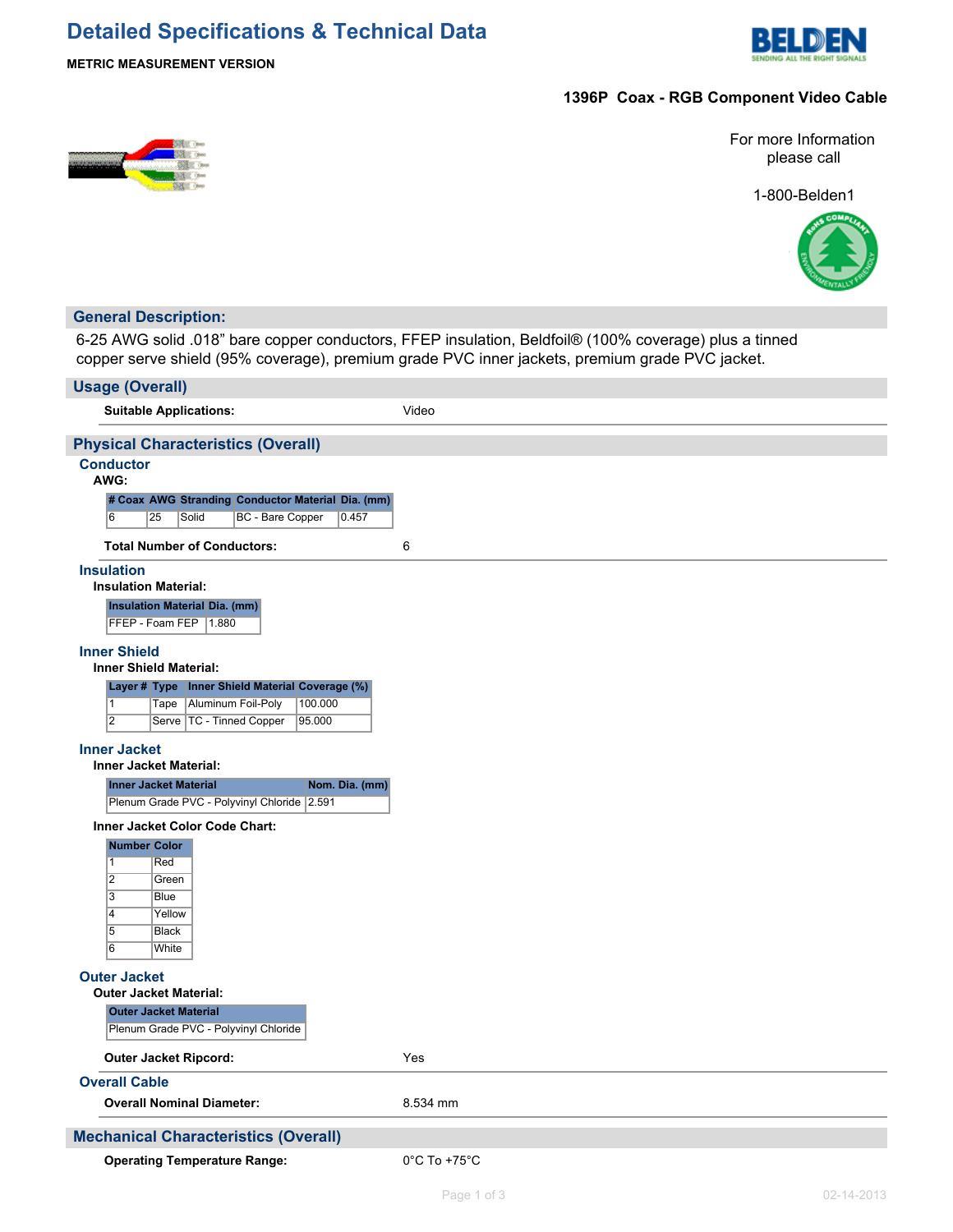# **Detailed Specifications & Technical Data**



# **METRIC MEASUREMENT VERSION**

# **1396P Coax - RGB Component Video Cable**

| <b>UL Temperature Rating:</b>                                    | $60^{\circ}$ C         |  |  |
|------------------------------------------------------------------|------------------------|--|--|
| <b>Non-UL Temperature Rating:</b>                                | $75^{\circ}$ C         |  |  |
| <b>Bulk Cable Weight:</b>                                        | 104.174 Kg/Km          |  |  |
| Max. Recommended Pulling Tension:                                | 729.505N               |  |  |
| Min. Bend Radius (Each Coax):                                    | 27.940 mm              |  |  |
| Min. Bend Radius (Overall):                                      | 88.900 mm              |  |  |
| <b>Applicable Specifications and Agency Compliance (Overall)</b> |                        |  |  |
| <b>Applicable Standards &amp; Environmental Programs</b>         |                        |  |  |
| NEC/(UL) Specification:                                          | <b>CMP</b>             |  |  |
| <b>CEC/C(UL) Specification:</b>                                  | <b>CMP</b>             |  |  |
| EU Directive 2011/65/EU (ROHS II):                               | Yes                    |  |  |
| <b>EU CE Mark:</b>                                               | No                     |  |  |
| EU Directive 2000/53/EC (ELV):                                   | Yes                    |  |  |
| EU Directive 2002/95/EC (RoHS):                                  | Yes                    |  |  |
| EU RoHS Compliance Date (mm/dd/yyyy):                            | 06/28/2012             |  |  |
| EU Directive 2002/96/EC (WEEE):                                  | Yes                    |  |  |
| EU Directive 2003/11/EC (BFR):                                   | Yes                    |  |  |
| CA Prop 65 (CJ for Wire & Cable):                                | Yes                    |  |  |
| MII Order #39 (China RoHS):                                      | Yes                    |  |  |
| <b>Flame Test</b>                                                |                        |  |  |
| <b>UL Flame Test:</b>                                            | NFPA 262, UL910 Plenum |  |  |
| C(UL) Flame Test:                                                | FT6                    |  |  |
| <b>Suitability</b>                                               |                        |  |  |
| Suitability - Indoor:                                            | Yes                    |  |  |
| <b>Plenum/Non-Plenum</b>                                         |                        |  |  |
| Plenum (Y/N):                                                    | Yes                    |  |  |
| Non-Plenum Number:                                               | 1396R                  |  |  |
|                                                                  |                        |  |  |

# **Electrical Characteristics (Overall)**

**Nom. Characteristic Impedance:**

**Impedance (Ohm)**

75

**Nom. Capacitance Conductor to Shield:**

**Capacitance (pF/m)** 55.777

**Nominal Velocity of Propagation:**

**VP (%)** 80.000

**Nominal Delay:**

**Delay (ns/m)** 16.405

**Nom. Attenuation:**

**Freq. (MHz) Attenuation (dB/100m)** 1.000 1.312

| 5.000   | 2.953  |
|---------|--------|
| 50.000  | 12 140 |
| 100.000 | 16.405 |